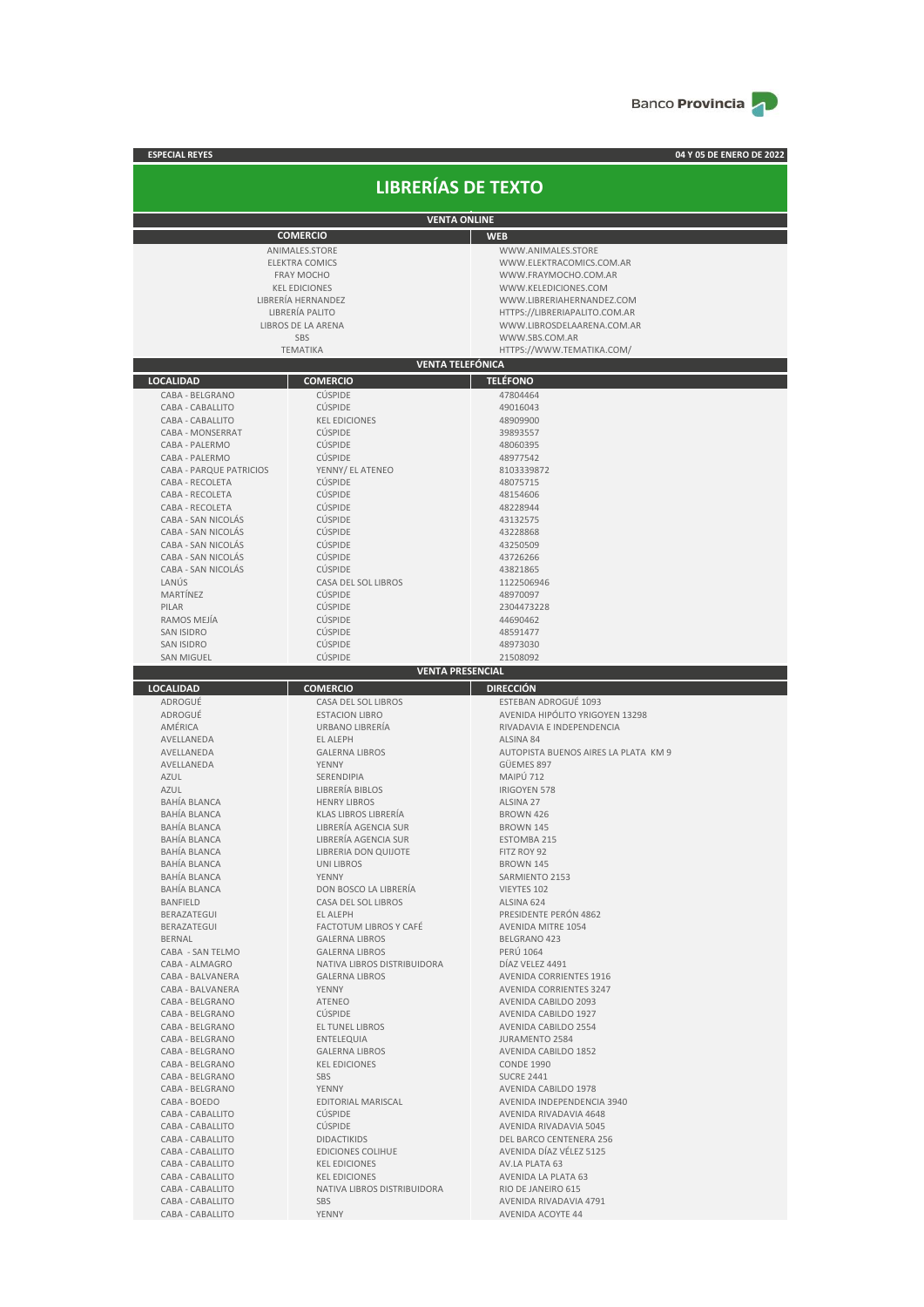CABA - MONSERRAT ELEKTRA<br>CABA - NUÑEZ COMICS DEFENSA 247 CABA - PALERMO LIBROS DEL PASAJE<br>CABA - PALERMO SRS CABA - PUERTO MADERO GALERNA LIBROS<br>CABA - RECOLETA ANIMALES.STORE CABA - RETIRO GALERNA LIBROS CARA - RETIRO GALERNA LIBROS CARA - RETIRO CABA - SAN NICOLÁS CABA - SAN NICOLÁS<br>CABA - SAN NICOLÁS EDIPO LIBROS CABA - SAN NICOLÁS ENTELEQUIA<br>CABA - SAN NICOLÁS ELIDERA S E M CHACABUCO NARANJA LIMA<br>CHASCOMÚS DON LIBRO CHASCOMÚS EL CUBO LIBROS Y AMOR<br>CHIVILCOY ADAGIO LIBROS CITY BELL PATIO INTERNO LIBROS CITY BELL PATIO INTERNO LIBROS ENSENADA FRENESÍ! LIBROS PERÍODES EN ENTRENESÍ EL ENTRENESÍ EL ENTRENESÍ EL ENTRENESÍ EL ENTRENESÍ EL ENTRENES<br>EL ESTETZA FLORENCIO VARELA EL ALEPH EL ALEPH MONTEAGULARE EL ALEPH GENERAL MADARIAGA LIBROS CON AROMA AVELLANEDA 185 GONNET LIBROS QUE VAN CALLE EN LA LIBROS QUE VAN CHANGO LIBROS JUNÍN EL REFUGIO DE LA BELA DE LA BELA DE LA BELA DE LA BELA DE LA BELA DE LA BELA DE LA BELA DE LA BELA DE LA<br>SI ANNO 1918 EL REFUGIO DE LA BELA DE LA BELA DE LA BELA DE LA BELA DE LA BELA DE LA BELA DE LA BELA DE LA BEL

**LOCALIDAD COMERCIO DIRECCIÓN** CABA - CHACARITA FALENA FALENA CHARLONE 201<br>CABA - COLEGIALES CESPEDES LIBROS AVENIDA ÁLVAI CABA - COLEGIALES CESPEDES LIBROS AVENIDA ÁLVAREZ THOMAS 853 CABA - CONSTITUCIÓN LIBREMOS SANTIAGO DEL ESTERO 995 CABA - FLORES EL ALEPH EL ALEPH AVENIDA RIVADAVIA 7033<br>CABA - FLORES YENNY YENNY AVENIDA RIVADAVIA 6527 TENNY TENNY AVENIDA RIVADAVIA 6527<br>CLASPIDE AVENIDA DE MAYO 637 CABA - MONSERRAT CÚSPIDE CÚSPIDE COMICS<br>CABA - MONSERRAT CABA - ELEKTRA COMICS CABA - DEFENSA 247 CABA - NUÑEZ<br>CABA - PALERMO CÚSPIDE CÓSPIDE AVENIDA CABILDO 2954<br>CABA - PALERMO CÚSPIDE CÚSPIDE AVENIDA SANTA EF 3493 CABA - PALERMO CÚSPIDE CÚSPIDE AVENIDA SANTA FE 3492<br>CABA - PALERMO CÚSPIDE CÚSPIDE AVENIDA SCALABRINI OR CABA - PALERMO GALERNA LIBROS CABELLO 3615 CABA - PALERMO GALERNA LIBROS MALABIA 1784 CABA - PALERMO KEL EDICIONES AVENIDA SANTA FE 3253 CABA - PALERMO LIBRERÍA AYALA AVENIDA LAS HERAS 3401 CABA - PALERMO LIBRERÍA SANTA FE AVENIDA CABILDO 605<br>CABA - PALERMO LIBRERÍA SANTA FE APROVIDA SANTA FE 32 CABA - PALERMO LIBRERÍA SANTA FE AVENIDA SANTA FE AVENIDA SANTA FE ASSALE AND A LIBROS DEL PASAJE THAMES 1762 CABA - PALERMO YENNY ARCE 940 CABA - PALERMO YENNY AVENIDA INT. BULLRICH 345 CABA - PALERMO YENNY AVENIDA SANTA FE 3253 YENNY CABA - PALERMO SALGUERO 3172<br>CABA - PALERMO DE PATAGONES 2463 CABA - PARQUE PATRICIOS YENNY YENNY PATAGONES 2463<br>CABA - PIJERTO MADERO GALERNA LIBROS AND PAIME PAINE 1165 CABA - RECOLETA ANIMALES.STORE AVENIDA CALLAO 1261 CABA - RECOLETA ATENEO AVENIDA SANTA FE 1860 CABA - RECOLETA CÚSPIDE AVENIDA SANTA FE 1818 CABA - RECOLETA CÚSPIDE AVENIDA SANTA FE 2077 CABA - RECOLETA CÚSPIDE VICENTE LÓPEZ 2050 CABA - RECOLETA EL ALEPH AVENIDA SANTA FE 2151 CABA - RECOLETA GALERNA LIBROS AVENIDA SANTA FE 1685 CABA - RECOLETA LIBRERÍA SANTA FE AVENIDA SANTA FE 2582 CABA - RECOLETA LIBRERÍA SANTA FE LIBRERÍA SANTA FE AVENIDA SANTA FE 2928<br>CABA - RECOLETA NATIVA LIBROS DISTRIBUIDORA PUEYRREDÓN 1920 CABA - RECOLETA NATIVA LIBROS DISTRIBUIDORA PUEYRREDÓN 1920 CABA - RETIRO KEL EDICIONES MARCELO T. DE ALVEAR 1369<br>CABA - RETIRO SECTOR 2814 SI UPACHA 892 CABA - RETIRO SECTOR 2814 SUIPACHA 892 CABA - RETIRO YENNY POSADAS 1245 CABA - SAAVEDRA KEL EDICIONES VEDIA 3626 CABA - SAAVEDRA YENNY VEDIA 3626 CABA - SAN NICOLÁS ATENEO ATENEO ELORIDA 340<br>CABA - SAN NICOLÁS ATENEO ATENEO ELORIDA 632 CABA - SAN NICOLÁS CÚSPIDE AVENIDA CORRIENTES 1243<br>CABA - SAN NICOLÁS CÚSPIDE CABA - SAN NICOLÁS CÚSPIDE AVENIDA CORRIENTES 1316 CABA - SAN NICOLÁS CÚSPIDE AVENIDA CORRIENTES 1316 CÚSPIDE AVENIDA CORRIENTES 526<br>CLÍSPIDE EL CORIDA 737 CABA - SAN NICOLÁS CÚSPIDE FLORIDA 737 EDIPO LIBROS AVENIDA CORRIENTES 1686<br>EDIPO LIBROS LAVALLE 1582 CABA - SAN NICOLÁS EDIPO LIBROS LAVALLE 1582 CABA - SAN NICOLÁS EUDEBA S.E.M. AVENIDA RIVADAVIA 1571<br>CABA - SAN NICOLÁS GALERNA LIBROS AVENIDA CORRIENTES 1694 CABA - SAN NICOLÁS GALERNA LIBROS AVENIDA CORRIENTES 1694<br>CABA - SAN NICOLÁS CABA - LIBRERÍA HERNANDEZ A AVENIDA CORRIENTES 1436 CABA - SAN NICOLÁS LIBRERÍA HERNANDEZ AVENIDA CORRIENTES 1436 CAMPANA LIBRERÍA BYBLOS AVENIDA VAREALA 499<br>CAMPANA CAMPANA VIÑAS EXPRESS AVENIDA MITRE 1102 CAMPANA VIÑAS EXPRESS AVENIDA MITRE 1102 CASEROS EL PAPIRO LIBROS EL PAPIRO LIBROS LISANDRO MEDINA 1120<br>CASEROS LA CUEVA LA CUEVA SAN MARTÍN 2771 CASEROS LA CUEVA CASEROS LA CUEVA CASEROS SAN MARTÍN 2771<br>CASTELAR LA CIEVA LA CUEVA ARIAS 2354 CASTELAR LA CUEVA ARIAS 2354 CASTELAR LA RECOVA CASTELAR LA RECOVA CHACABUCO DIDACTICOS ESTUDIO PRIMERA JUNTA 47 CHACABUCO LIBRERÍA MARTÍN FIERRO AVENIDA VIENIDA VIENTA CHACABUCO NARANJA LIMA CHACABUCO CHASCOMÚS DON LIBRO LIBRES DEL SUR 169 CHIVILCOY ADAGIO LIBROS AVENIDA SOÁREZ 80 CHIVILCOY **MACONDO LIBRERÍA** AVENIDA VILLARINO 52<br>CITY RELI EST ROOKSTORE CALLE 14A Nº 377 CITY BELL BEST BOOKSTORE CALLE 14A N° 377<br>CITY RELI CITY RELI LIBROS CALLE 13C N° 246 CITY BELL CITY BELL LIBROS CALLE 13C N° 246<br>CITY BELL CITY BELL CITY BELL CITY BELL CITY BELL CITY BELL CITY BELL CUSPIDE CÚSPIDE CONTILO N° 56<br>DEL VISO PASEN Y LEAN. BOUTIQUE DE LIBROS FRENCH 1320 DEL VISO PASEN Y LEAN. BOUTIQUE DE LIBROS FRENCH 1320 GENERAL ALVARADO OBELIX LIBROS CALLE 100 ENTRE CALLE 11 Y 13 CORINTIOS MUSICA Y LIBROS GANAL BELGANO CORINTIAL BELGANO CON AROMA CÚSPIDE AVENIDA SAN MARTIN 20<br>MACONDO 2 DE ABRIL 1077 GENERAL RODRÍGUEZ MACONDO 2 DE ABRIL 1077<br>GONNET LIBROS OUE VAN CALLE 16 N°2353 HAEDO GALERNA LIBROS RIVADAVIA 16299 ITUIZANGÓ EFESO ZUFRIATEGUI 692 JUNÍN DORREGO LIBROS HIPÓLITO YRIGOYEN 72

## RIVERA INDARTE 94 AVENIDA SCALABRINI ORTIZ 3048 AVENIDA CORONEL DÍAZ 1742 CABA - PALERMO YENNY AVENIDA COSTANERA RAFAEL OBLIGADO 4650 AVENIDA SANTA EE 2224 CASTELAR YENNY YENNY TERMINA AVENIDA JUAN MANUEL DE ROSAS 658/760<br>CHACABLICO DIDACTICOS ESTILIDIO PRIMERA ILINTA 47 EXEMPLE THE RESERVE AND A AEROPUERTO INTERNACIONAL MINISTRO.PISTARINI<br>EL ALEPH OSVALDO MAGNASCO 3262 BERNADO DE IRIGOYEN 975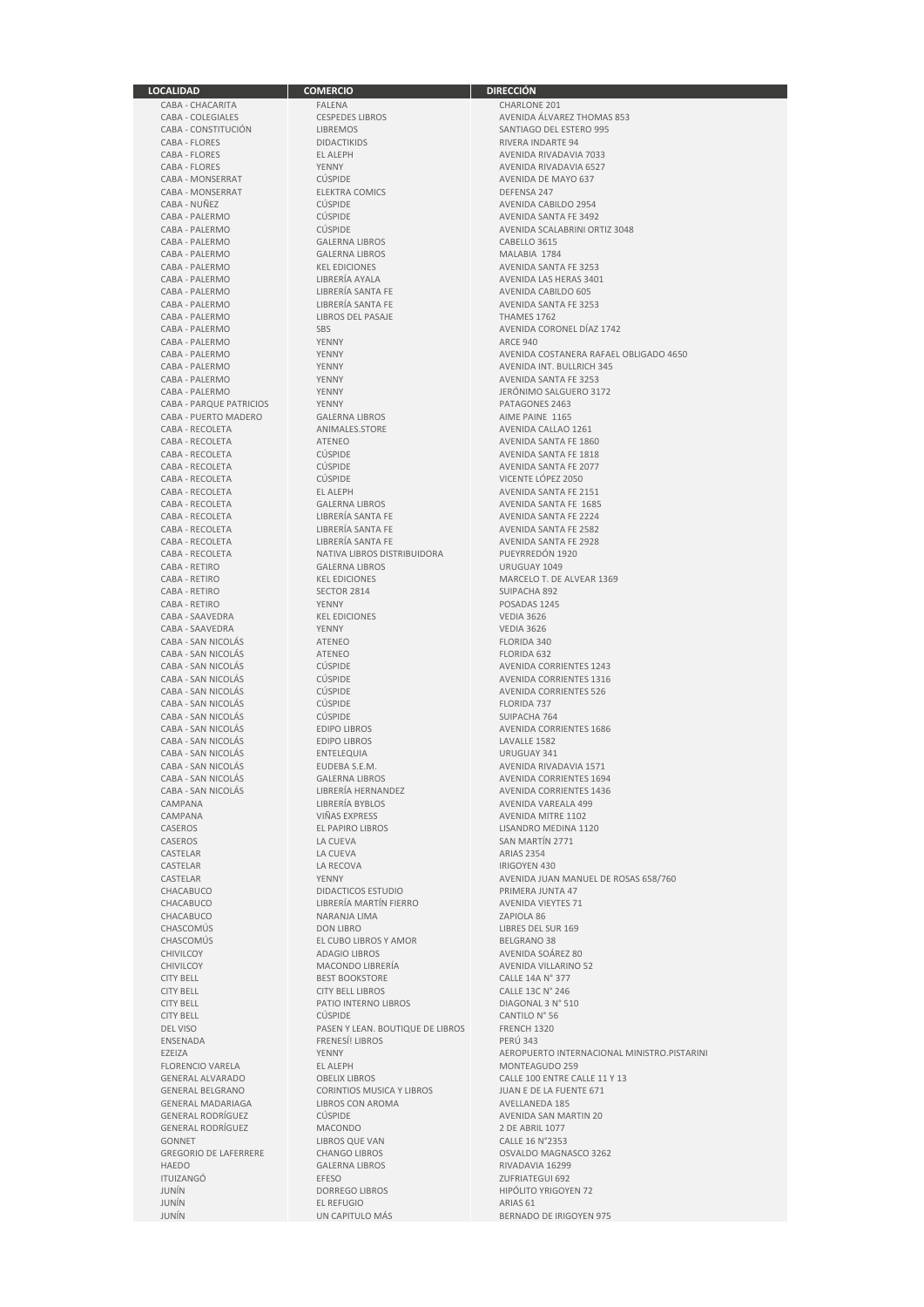| <b>LOCALIDAD</b>       | <b>COMERCIO</b>                 | <b>DIRECCIÓN</b>               |
|------------------------|---------------------------------|--------------------------------|
| LA MATANZA             | <b>DIDACTIKIDS</b>              | AVENIDA GENERAL SAN MARTÍN 93  |
| LA PLATA               | ATENEA                          | DIAGONAL 80 N° 1010            |
| LA PLATA               | <b>ATENEO</b>                   | CALLE 50 N° 661                |
| LA PLATA               | <b>BIG SUR LIBROS</b>           | CALLE 55 N°555                 |
|                        | <b>CUARTO PROPIO LIBROS</b>     | CALLE 42 N° 692                |
| LA PLATA               |                                 |                                |
| LA PLATA               | <b>CÚSPIDE</b>                  | <b>CALLE 8 N° 823</b>          |
| LA PLATA               | DE LA CAMPANA                   | AVENIDA 7 N° 1288              |
| LA PLATA               | <b>EL ALEPH</b>                 | CALLE 49 N° 540                |
| LA PLATA               | EL ALEPH                        | PLAZA ITALIA 31                |
| LA PLATA               | EL ALEPH                        | CALLE 12 N° 1244               |
| LA PLATA               | <b>ESPACIO CRUMB</b>            | DIAGONAL 77 N° 313             |
| LA PLATA               | LA COLMENA LIBROS ILUSTRADOS    | CALLE 56 N° 1334               |
| <b>LA PLATA</b>        | LA NORMAL LIBROS                | AVENIDA 7 N° 1125              |
| LA PLATA               | LIBRERÍA LIEGGI                 | CALLE 48 N° 556                |
|                        | LIBRERÍA MASCARÓ                |                                |
| LA PLATA               |                                 | <b>CALLE 61 N°618</b>          |
| LA PLATA               | LIBRERÍA NACIONAL               | CALLE 42 Nº 390                |
| <b>LA PLATA</b>        | LIMBRERIA MARPA                 | CALLE 18 N° 101                |
| LA PLATA               | LOS ALERCES LIBRERÍA            | AVENIDA 44 N° 2071             |
| LA PLATA               | <b>MALISIA</b>                  | DIAGONAL 78 N° 506             |
| LA PLATA               | MIGUEL ANGEL LIBRERÍA           | CALLE 137 N° 1533              |
| LA PLATA               | RAYUELA LIBROS                  | PLAZA ITALIA 187               |
| LA PLATA               | <b>YENNY</b>                    | CALLE 12 N° 1094               |
| LA PLATA               | YENNY                           | CALLE 48 N° 700                |
| LA PLATA               | <b>BEST BOOKSTORE</b>           | <b>CALLE 48 N°630</b>          |
|                        |                                 |                                |
| LA PLATA               | <b>CÚSPIDE</b>                  | CALLE 50 Nº 488                |
| LANÚS                  | <b>CASA DE LIBROS FICCIONES</b> | AVENIDA PRESIDENTE PERÓN 2383  |
| LANUS                  | CASA DEL SOL LIBROS             | <b>ITUZAINGÓ 1243</b>          |
| LANÚS                  | EL ALEPH                        | 29 DE SEPTIEMBRE 2030          |
| LANÚS                  | LIBRERIA TIEMPO LIBRO           | DEL VALLE IBERLUCEA 2992       |
| LOBOS                  | <b>EL GUARDIAN</b>              | <b>25 DE MAYO 45</b>           |
| LOBOS                  | LIBRERÍA ESTILO                 | PERÓN 178                      |
| LOMAS                  | <b>EL ATRIL</b>                 | <b>GORRITI 250</b>             |
| <b>LOMAS DE ZAMORA</b> |                                 |                                |
|                        | CASA DEL SOL LIBROS             | AVENIDA HIPÓLITO YRIGOYEN 8965 |
| LOMAS DE ZAMORA        | EL ALEPH                        | LAPRIDA 205                    |
| <b>LOMAS DE ZAMORA</b> | ETERNIA COMICS                  | MEEKS 172                      |
| LOMAS DE ZAMORA        | <b>KEL EDICIONES</b>            | <b>ITALIA 172</b>              |
| LOMAS DE ZAMORA        | SBS                             | <b>GORRITI 372</b>             |
| LOMAS DE ZAMORA        | YENNY                           | ACEVEDO 71                     |
| LUJÁN                  | ABECEDARIO LITERATURA           | RIVADAVIA 826                  |
| LUJÁN                  | <b>BABILONIA LIBROS</b>         | RIVADAVIA 889                  |
| LUJÁN                  | <b>CÚSPIDE</b>                  |                                |
|                        |                                 | SAN MARTIN 205                 |
| <b>MAR AZUL</b>        | <b>ALFONSINA LIBROS</b>         | MAR DEL PLATA ENTRE 37 Y 38    |
| MAR DE AJO             | <b>RECREO CON LIBROS</b>        | <b>HIPOLITO YRIGOYEN 71</b>    |
| MAR DE PLATA           | RINCON LITERARIO                | SAN JUAN 2032                  |
| MAR DEL PLATA          | <b>ALFONSINA LIBROS</b>         | BELGRANO 2478                  |
| MAR DEL PLATA          | <b>BOOKSHOP</b>                 | GASCON 2629                    |
| MAR DEL PLATA          | CASACRONOPIA                    | BELGRANO 2646                  |
| MAR DEL PLATA          | <b>CIELO ABIERTO-LIBROS</b>     | 12 DE OCTUBRE 3118             |
| MAR DEL PLATA          | EL ALEPH                        | <b>CORRIENTES 1740</b>         |
| MAR DEL PLATA          | EL GRAN PEZ LIBROS              | SAN LUIS 2130                  |
|                        |                                 |                                |
| MAR DEL PLATA          | EUREKA                          | FALUCHO 3266                   |
| MAR DEL PLATA          | <b>FRAY MOCHO</b>               | BELGRANO 2877                  |
| MAR DEL PLATA          | <b>GALERNA LIBROS</b>           | HIPÓLITO YRIGOYEN 1719         |
| <b>MAR DEL PLATA</b>   | <b>KAIROS</b>                   | MORENO 3532                    |
| MAR DEL PLATA          | LIBRERÍA PALITO                 | AVENIDA LURO 3454              |
| MAR DEL PLATA          | LIBRERÍA PALITO                 | <b>CONSTITUCION 5998</b>       |
| <b>MAR DEL PLATA</b>   | LIBRERÍA PALITO                 | GÜEMES 2930                    |
| MAR DEL PLATA          | LIBRERÍA PALITO                 | PERALTA RAMOS 1950             |
| MAR DEL PLATA          | LIBRERÍA PALITO                 | SAN JUAN 2011                  |
| MAR DEL PLATA          | LIBRERÍA PALITO                 | SAN MARTÍN 2750                |
|                        |                                 |                                |
| MAR DEL PLATA          | LIBRERÍA PURO CUENTO            | ALBERTI 2044                   |
| MAR DEL PLATA          | LIBRERÍA PURO CUENTO            | SAN JUAN 1780                  |
| <b>MAR DEL PLATA</b>   | LIBROS DE LA ARENA              | CONSTITUCIÓN 5071              |
| MAR DEL PLATA          | LIBROS DE LA ARENA              | CONSTITUCIÓN 6137              |
| MAR DEL PLATA          | LIBROS DE LA ARENA              | GÜEMES 2717                    |
| MAR DEL PLATA          | LIBROS DE LA ARENA              | GÜEMES 3198                    |
| MAR DEL PLATA          | LIBROS DE LA ARENA              | RIVADAVIA 2724                 |
| MAR DEL PLATA          | POLO NORTE                      | TEJEDOR 164                    |
| MAR DEL PLATA          | YENNY                           | RIVADAVIA 3050                 |
| MAR DEL PLATA          | YENNY                           | SARMIENTO 2685                 |
| MARTÍNEZ               |                                 |                                |
|                        | <b>CUSPIDE</b>                  | ALVEAR 115                     |
| <b>MARTÍNEZ</b>        | <b>ESTACION LIBRO</b>           | PARANÁ 3745                    |
| MARTÍNEZ               | <b>KEL EDICIONES</b>            | PARANÁ 3745                    |
| MARTÍNEZ               | YENNY                           | PARANÁ 3745                    |
| <b>MERLO</b>           | <b>EL ATRIL</b>                 | AVENIDA DEL LIBERTADOR 277     |
| <b>MIRAMAR</b>         | <b>EDIPO LIBROS</b>             | CALLE 21 N° 751                |
| <b>MIRAMAR</b>         | <b>EDIPO LIBROS</b>             | CALLE 21 N° 974                |
| MIRAMAR                | FERIA DEL LIBRO                 | CALLE 21 N° 837                |
|                        | LIBRERÍA DEJALO SER             | CALLE 21 N° 1063               |
| <b>MIRAMAR</b>         |                                 |                                |
| <b>MONTE GRANDE</b>    | EL ALEPH                        | MARTÍN RODRÍGUEZ 102           |
| <b>MONTE GRANDE</b>    | <b>EL ATRIL</b>                 | VICENTE LÓPEZ 335              |
| <b>MORENO</b>          | <b>CÚSPIDE</b>                  | AVENIDA VICTORICA 1128         |
| <b>MORENO</b>          | <b>CÚSPIDE</b>                  | <b>MERLO 2867</b>              |
| <b>MORENO</b>          | LIBRERÍA GARCÍA                 | <b>JOLY 2874</b>               |
| <b>MORÓN</b>           | EL ALEPH                        | 25 DE MAYO 251                 |
| <b>MORÓN</b>           | EL ATRIL                        | 25 DE MAYO 130                 |
| <b>MORÓN</b>           | <b>EL ATRIL</b>                 | URUGUAY 281                    |
|                        |                                 |                                |
| <b>MORÓN</b>           | <b>VUELO NOCTURNO LIBROS</b>    | 25 DE MAYO 362                 |
| NECOCHEA               | NEMESIS                         | AVENIDA 2 N° 4180              |
| NORDELTA               | <b>ESTACION LIBRO</b>           | AVENIDA DE LOS LAGOS 7010      |